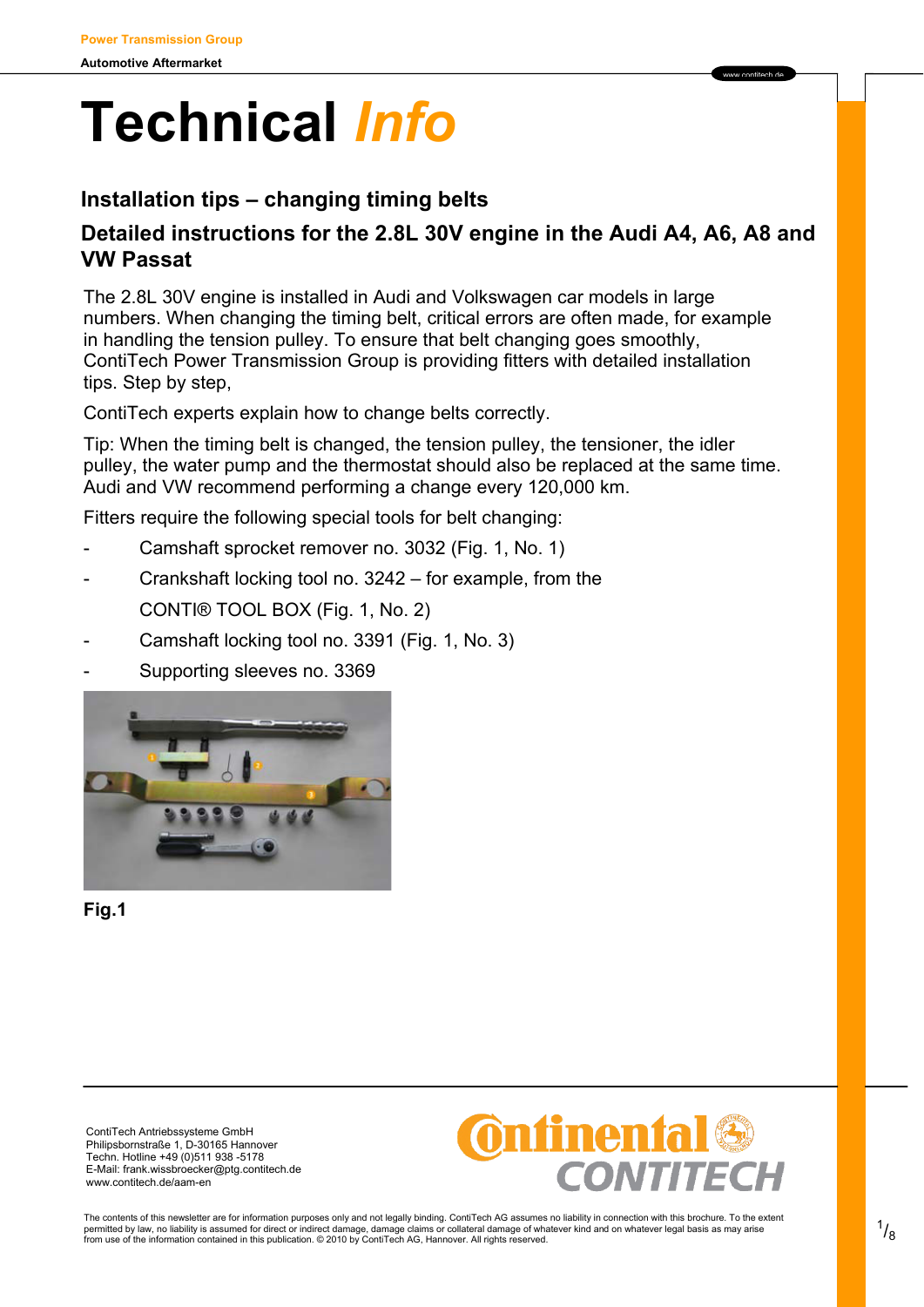The working time for the Audi A4 is 2.9 hours, for the A6 (models up to 1997) 2.5 hours, for the A6 (1997 and later) 3.5 hours, 1.9 hours for the Audi A8 and 3.3 hours for the Passat.

www.contitech.de

#### **Preparatory work:**

Identify the vehicle using the engine code and disconnect the vehicle battery.

Here it is important to keep in mind that when the timing belt has been removed, the crankshaft and the camshaft must not be turned.

Remove spark plugs so that the engine can turn more easily. Turn the engine in its normal direction (clockwise). The engine must only be turned at the crankshaft sprocket and not at other sprockets! Observe all tightening torques.

Removal:

- 1. Jack up the vehicle at the front and support it.
- 2. For the Audi A4 and A6 (1997 and later models) the cooler support plate must also be put into the service position:
- Remove the front bumper
- Remove the air intake hose between the front panel and the air filter
- Remove the screws in the front panel
- Attach the support sleeves no. 3369 in the front panel
- Push the front panel forwards
- Insert the top back screws into the front holes to hold the panel
- 3. Removal: Remove viscous fan (left-handed thread), timing belt ancillary units, left and right timing belt cover.
- 4. Turn the crankshaft right to TDC (OT) in the third cylinder. The control marks have to match up (Fig. 2).

ContiTech Antriebssysteme GmbH Philipsbornstraße 1, D-30165 Hannover Techn. Hotline +49 (0)511 938 -5178 E-Mail: frank.wissbroecker@ptg.contitech.de www.contitech.de/aam-en

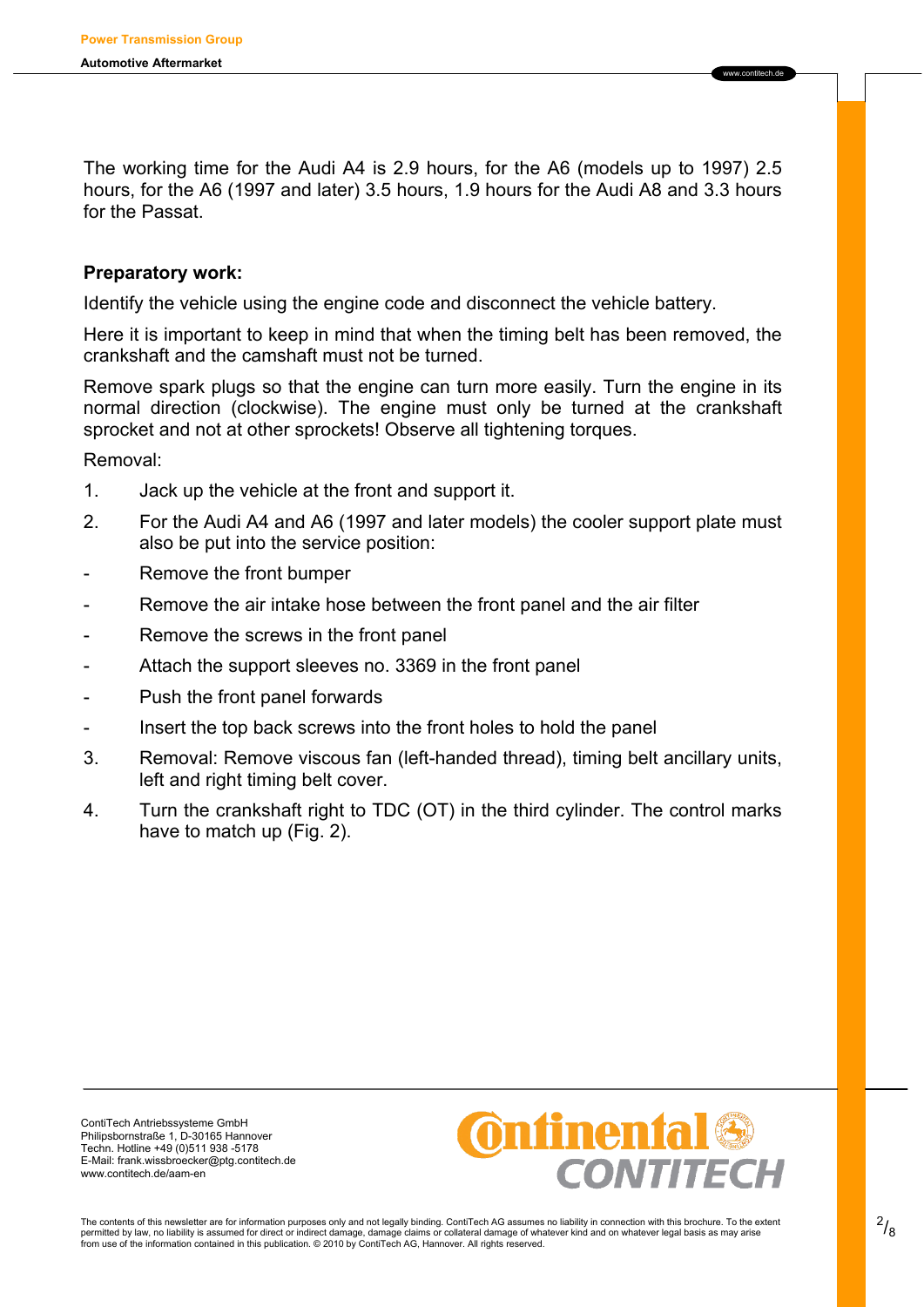



5. The large holes on the mounting plates for the camshaft sprockets must be opposite each other (Fig. 3). If this is not the case, turn the crankshaft to the right a further complete turn.



#### **Fig. 3**

6. Remove the plug from the crankcase and screw in the crankshaft locking tool (no. 3242) (Fig. 4). Note: The TDC (OT) hole in the crank web must be in line with the hole for the plug.

ContiTech Antriebssysteme GmbH Philipsbornstraße 1, D-30165 Hannover Techn. Hotline +49 (0)511 938 -5178 E-Mail: frank.wissbroecker@ptg.contitech.de www.contitech.de/aam-en



www.contitech.de

The contents of this newsletter are for information purposes only and not legally binding. ContiTech AG assumes no liability in connection with this brochure. To the extent<br>permitted by law, no liability is assumed for dir from use of the information contained in this publication. © 2010 by ContiTech AG, Hannover. All rights reserved.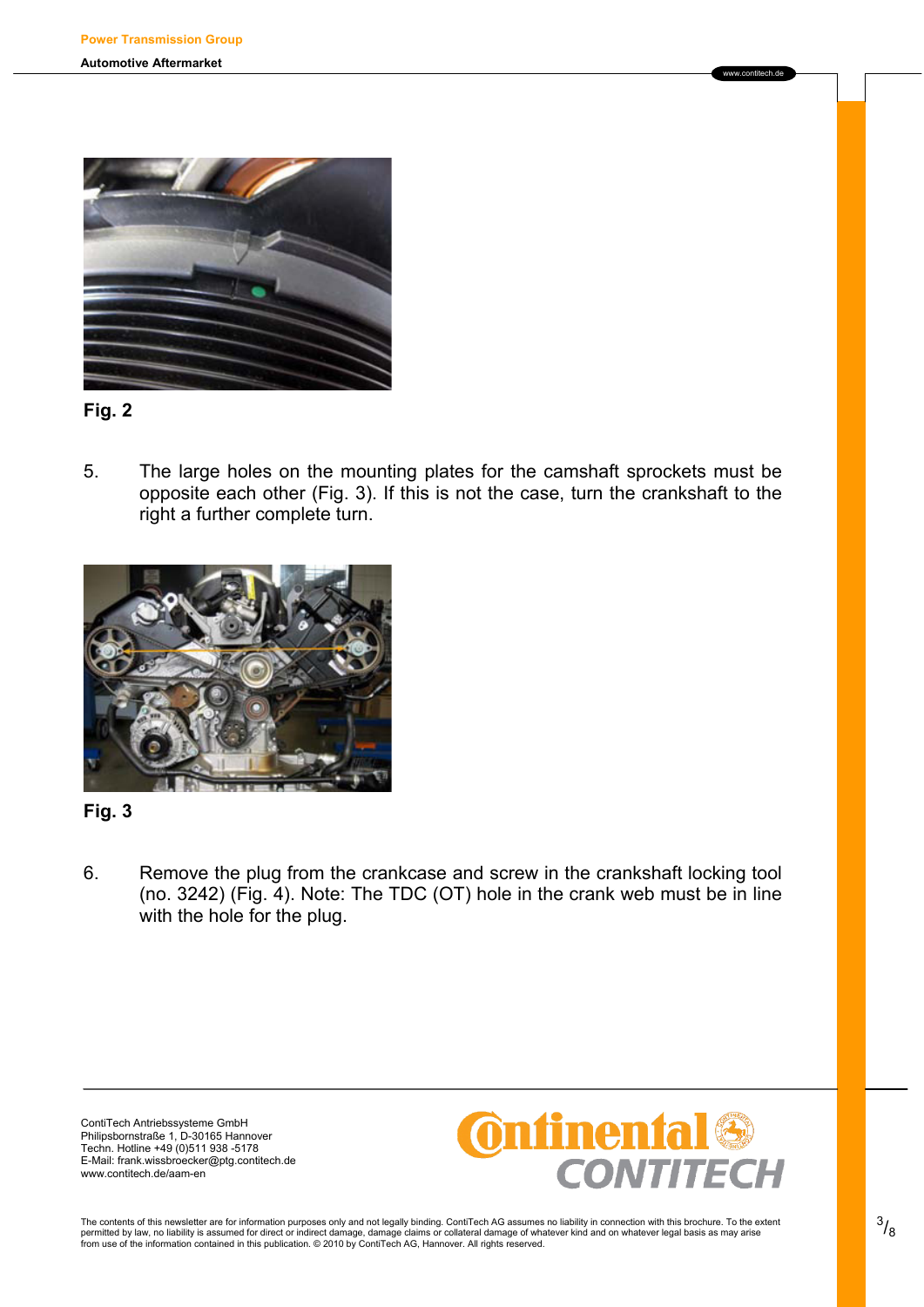



7. Turn the tension pulley to the right until the holes in the clamping rod line up with those in the tensioner casing. Use an 8 mm hex key. Hold the clamping rod by inserting a locking pin with a diameter of 2 mm through the hole in the tensioner casing (Fig. 5).



#### **Fig. 5**

Note: Always insert the hex key completely into the hex socket screw of the tension pulley (Fig. 6) to ensure that the power is transmitted over a large area when turning the tension pulley against the piston of the damper. If this is not the case, then the tension pulley eccentric may break or tear.

Note: We recommend working with patience when pushing the piston rod into the damper casing by turning the tension pulley. The piston takes some time to push out the oil in the damper.

ContiTech Antriebssysteme GmbH Philipsbornstraße 1, D-30165 Hannover Techn. Hotline +49 (0)511 938 -5178 E-Mail: frank.wissbroecker@ptg.contitech.de www.contitech.de/aam-en



www.contitech.de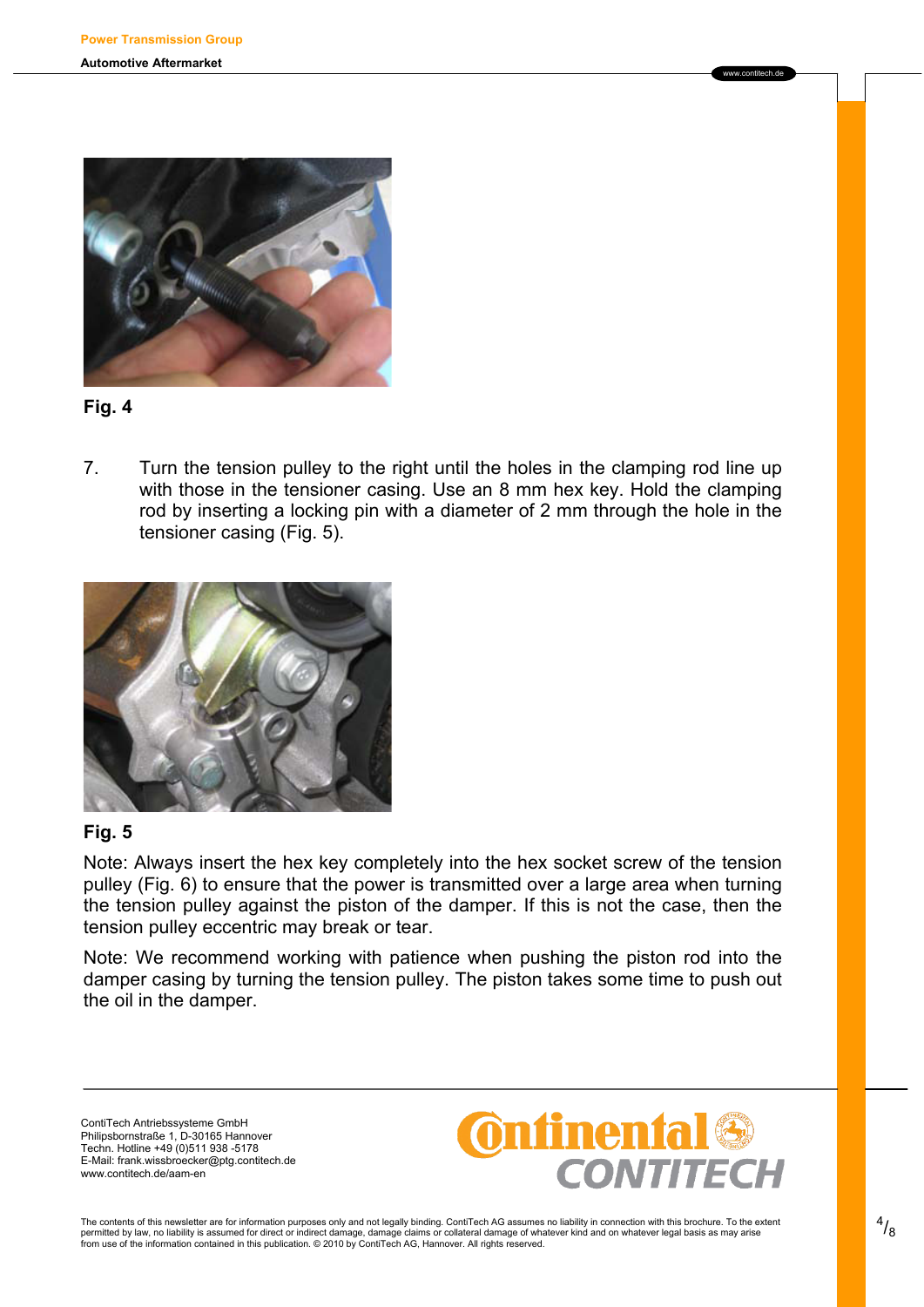

**Fig. 6** 

- 8. Remove:
- The screws of the crankshaft belt pulley (not the crankshaft pulley)
- The crankshaft belt pulley
- The viscous fan mount
	- Note: For the Audis, the two screws on the mount can be reached through the hole in the belt pulley.
- Remove the lower timing belt cover
- Remove the timing belt

Note: When removing the tension pulley, remember to put the spacer back between the engine and the tension pulley (Fig. 7).



**Fig. 7** 

ContiTech Antriebssysteme GmbH Philipsbornstraße 1, D-30165 Hannover Techn. Hotline +49 (0)511 938 -5178 E-Mail: frank.wissbroecker@ptg.contitech.de www.contitech.de/aam-en



www.contitech.de

The contents of this newsletter are for information purposes only and not legally binding. ContiTech AG assumes no liability in connection with this brochure. To the extent<br>permitted by law, no liability is assumed for dir from use of the information contained in this publication. © 2010 by ContiTech AG, Hannover. All rights reserved.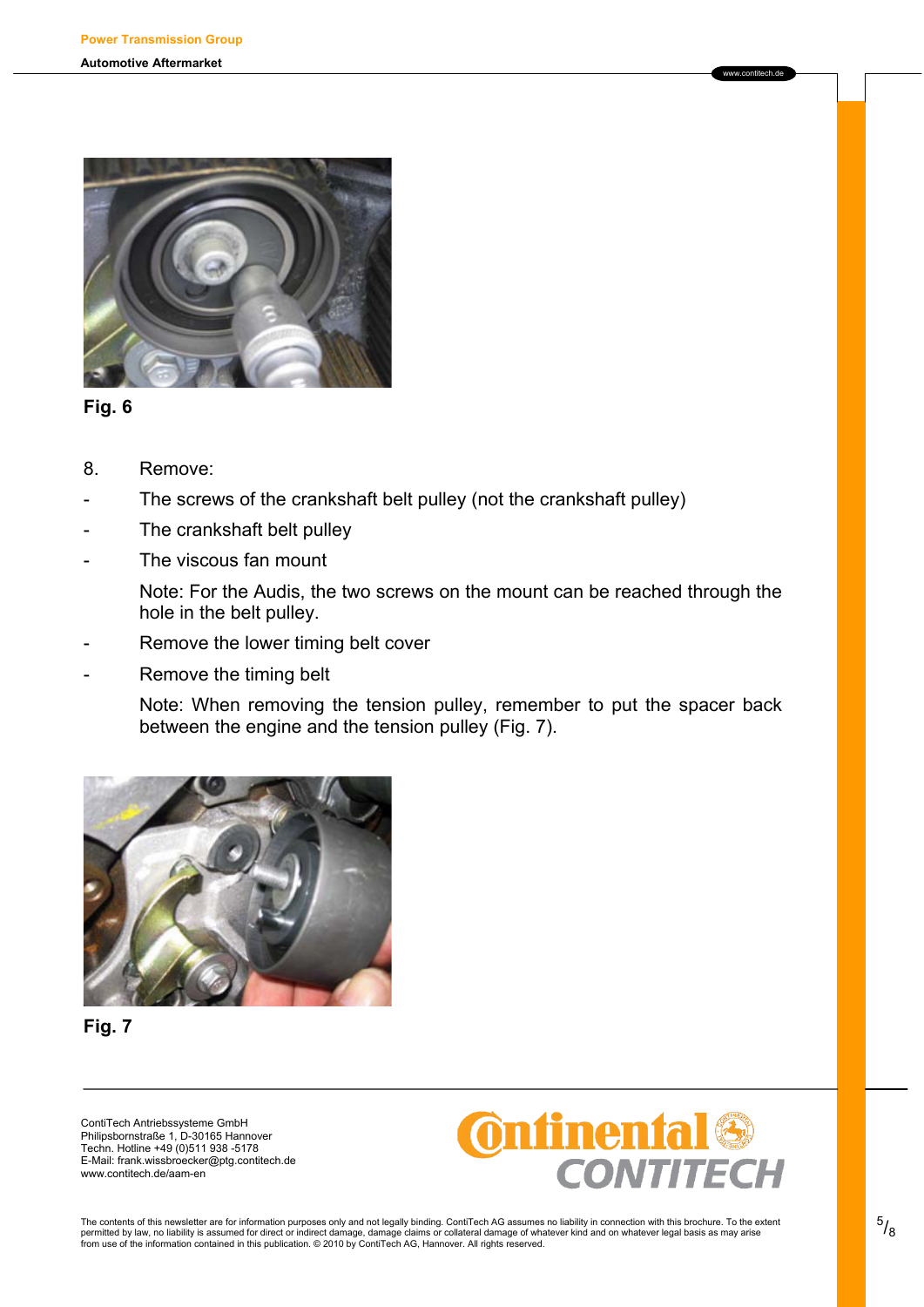#### **Installation:**

1. Remove the camshaft sprockets.

2. Screw in an M10 screw into the camshaft as a counter bearing for the camshaft sprocket remover.

3. Loosen and remove both camshaft sprockets from their tapered end. Use the remover no. 3032.

4. Install: the mounting plates and the screws.

5. Slightly tighten the screws for the camshaft sprockets. The camshaft sprockets must turn easily without tilting.

6. Place the timing belt around the camshaft sprockets and the water pump belt pulley.

7. Fit the locking tool (no. 3391) on the camshafts (Fig. 8).



#### **Fig. 8**

- 8. The crankshaft locking tool must be fitted.
- 9. Place the timing belt around the guide roller, crankshaft sprocket and tension pulley (Fig. 9).

ContiTech Antriebssysteme GmbH Philipsbornstraße 1, D-30165 Hannover Techn. Hotline +49 (0)511 938 -5178 E-Mail: frank.wissbroecker@ptg.contitech.de www.contitech.de/aam-en



www.contitech.de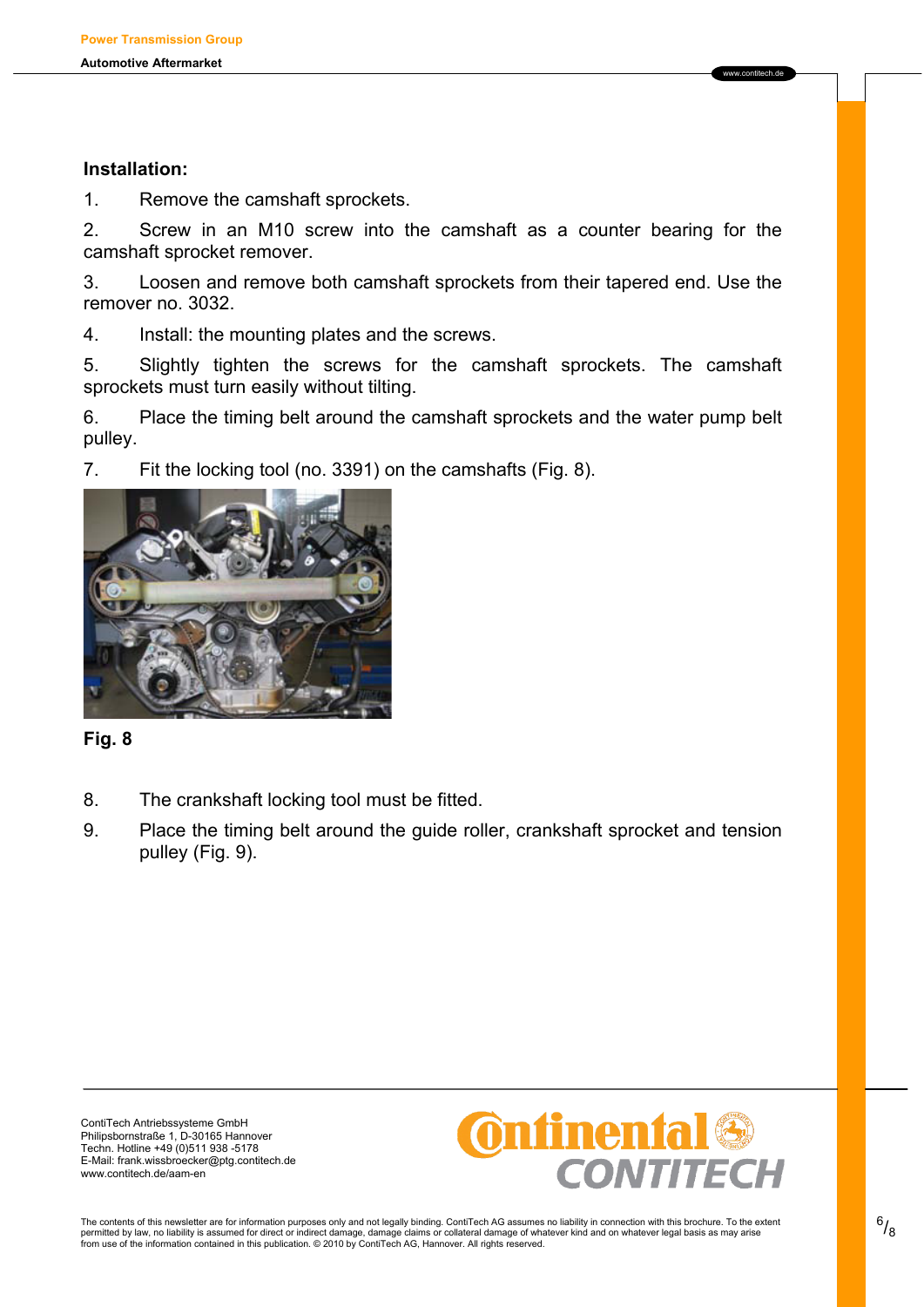



- 10. Slightly turn the tension pulley to the right. Use an 8 mm hex key for this. Remove the locking pin from the tensioner casing to release the clamping rod.
- 11. Apply the torque wrench to the hex socket screw of the tension pulley.
- 12. Tension the timing belt to 15 Nm by turning to the left (Fig. 10).





- 13. Then remove the torque wrench.
- 14. Tighten the camshaft sprocket screw to 55 Nm.
- 15. Removal: Remove the camshaft locking tool and the crankshaft locking tool.
- 16. Screw the plug in.
- 17. Fit the crankshaft belt pulley. The notches must be aligned to the nipple on the crankshaft sprocket (Audi).

ContiTech Antriebssysteme GmbH Philipsbornstraße 1, D-30165 Hannover Techn. Hotline +49 (0)511 938 -5178 E-Mail: frank.wissbroecker@ptg.contitech.de www.contitech.de/aam-en



www.contitech.de